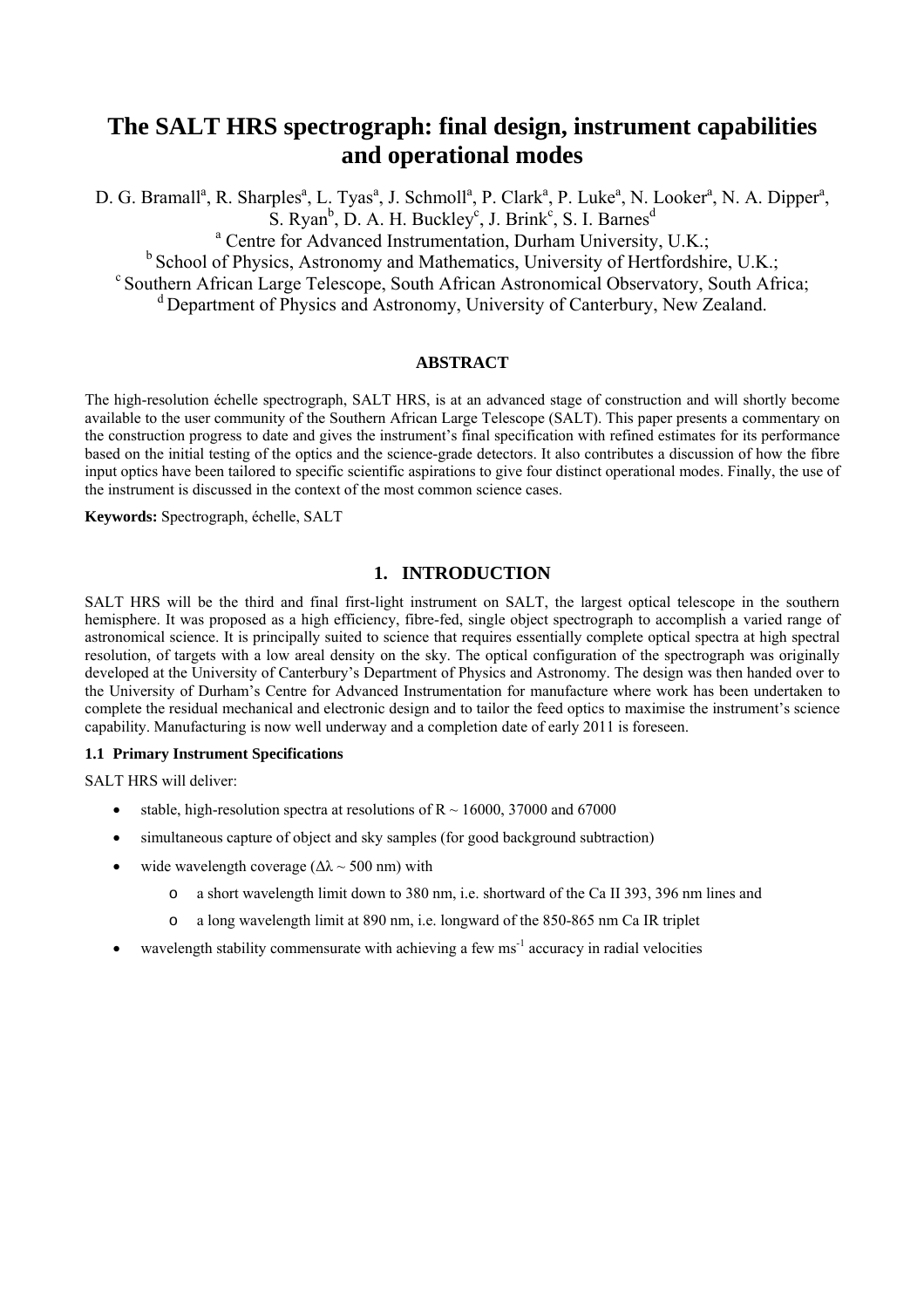

Figure 1. Schematic of the optical layout of the main spectrograph (input optics not shown). Reprinted from Barnes *et al*<sup>1</sup>.

# **2. THE FINALISED OPTICAL DESIGN**

## **2.1 Spectrograph Design**

The spectrograph is a white pupil design that employs a 214mm x 800mm R4 échelle grating which is illuminated by a 200mm diameter beam. The grating has a nominal blaze angle of 76˚. The dispersed light is split into separate blue (370nm to 555nm) and red (555nm to 890nm) arms by a dichroic beam splitter. Cross dispersion is achieved by way of two volume phase holographic gratings (VPHGs) that are positioned in front of the two fully dioptric cameras. The spectrograph's operation is described in some detail in a previous paper<sup>1</sup>, so here we restrict ourselves to discussing some of the important trade-offs that were made during the procurement phase. An overview of the optical design is, however, given in Figure 1.

# **2.1.1 The Échelle Grating: monolithic grating** *vs.* **mechanically-aligned mosaic**

The manufacture of such large, monolithic échelle gratings is not trivial<sup>2</sup> and during the procurement phase the option of mechanically aligning two smaller gratings was explored as an alternative to having a grating with two sub-masters replicated on a single substrate. Much of the literature on aligning smaller individual gratings is for the purposes of chirped laser amplification. The reported results show that it is relatively easy to measure grating alignment interferometrically and de-convolve the interferograms into corrective adjustments in five degrees of freedom, namely yaw, pitch, roll, piston and groove-perpendicular offset. Zemax simulations were done to explore the consequences of angular misalignments. Piston and groove perpendicular offset were found to only require low accuracy alignment as the grating is used in a regime well below the diffraction limited resolving power. The image was found to be most sensitive to yaw error where large errors would impair the slit image. Starting with the grating in rough alignment (better than 1 arcminute), the yaw error could be removed first by co-aligning the beams of an order near the blaze wavelength of the grating. It would then be possible to cancel out small residual yaw, roll and pitch errors in the arcsecond regime by observing the profile of the spectral line and tipping and tilting the grating.

It was found that, mechanically, the required relative motions and positioning accuracies could be achieved in a costeffective manner using piezo actuators. However, the long term stability of the mechanical alignment (and hence the usefulness of such a grating for radial velocity science) *could possibly* be compromised. Because of the time required to undertake further research, and with the support of Richardson Gratings, a brand of Newport Corporation, the option of a monolithic grating was in the end pursued for SALT HRS.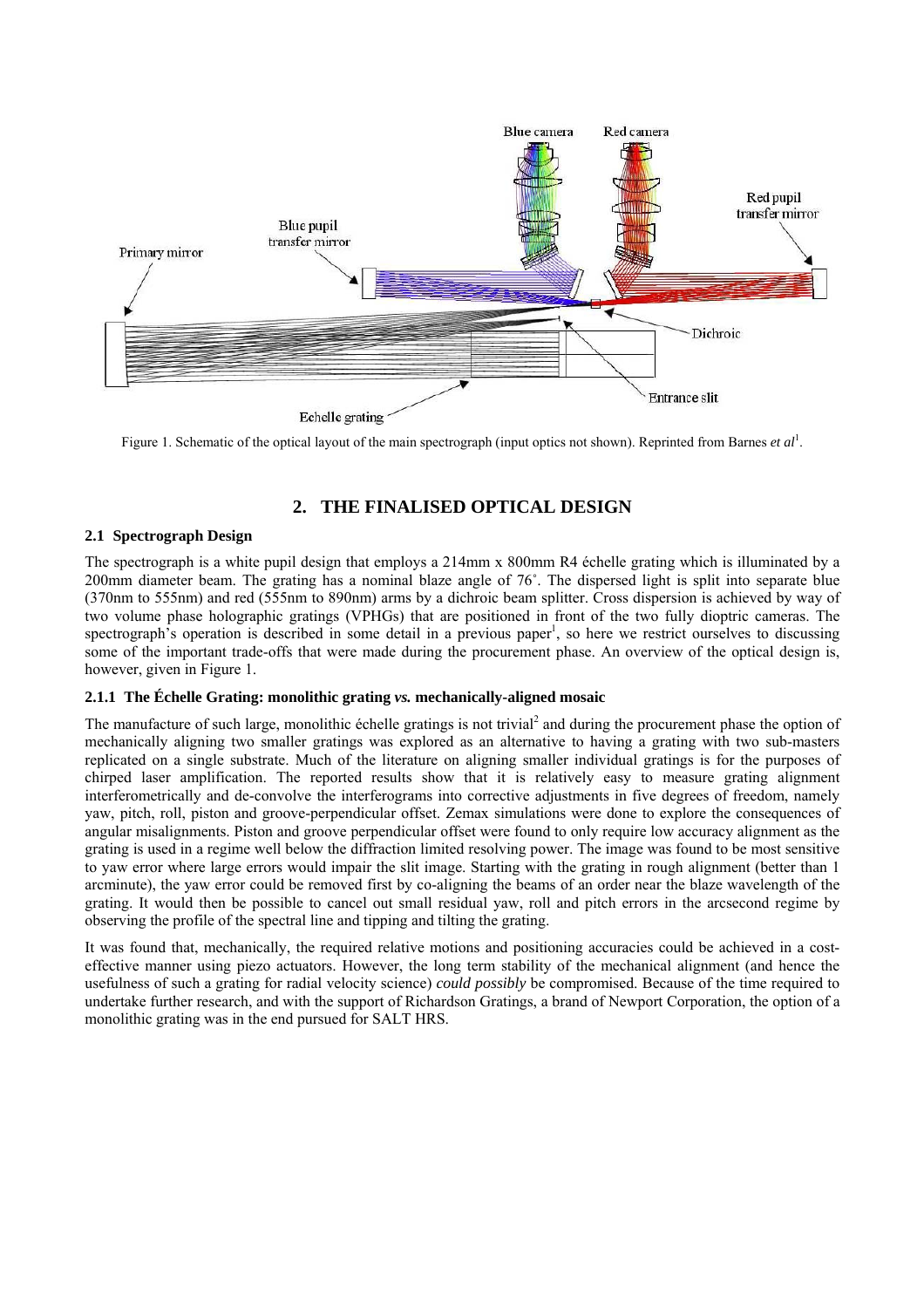

Figure 2. Fore optics for one sliced mode (object and sky fibres shown).

#### **2.1.2 Spectral Formats: reduction in extreme red limit** *vs.* **loss of light at crossover**

Another issue that arose during the procurement phase was the crossover performance of the dichroic. The dichroic coating has a 20nm wide transition region either side of the nominal 50% transmission wavelength (located at 555nm) where some fraction of light is reflected and the remainder transmitted (see Figure 3). Light at these transition wavelengths will be transmitted to the focal plane of *both* CCDs resulting in unintentional orders which overshoot the CCDs (albeit with diminishing intensity). The instrument's opto-mechanical design provides the capability to move the position of spectra on the CCD by tilting the VPHG gratings, so it was considered whether the instrument should be set up to have complete coverage or sacrifice the extreme red orders. When the spectral formats for the two cases were computed, it was felt that the science case was more strongly in favour of accepting a dip in throughput at the crossover region in favour of capturing red wavelengths out to 890nm to make sure the continuum longward of the near-IR Ca II triplet is well measured.

### **2.1.3 VPHG tuning: throughput peak at extreme blue** *vs.* **mid-band**

It is possible to modify the design parameters of the VPHG cross-dispersers to tune the peak of the S-P plane averaged first order efficiency of the grating. Shifting the peak efficiency of the blue grating would ostensibly provide compensation for the absorption losses inherent in the optical fibres at shorter wavelengths, leading to a flatter overall



Figure 3. Measured dichroic crossover performance. (Courtesy of Asahi Spectra Co., Ltd.)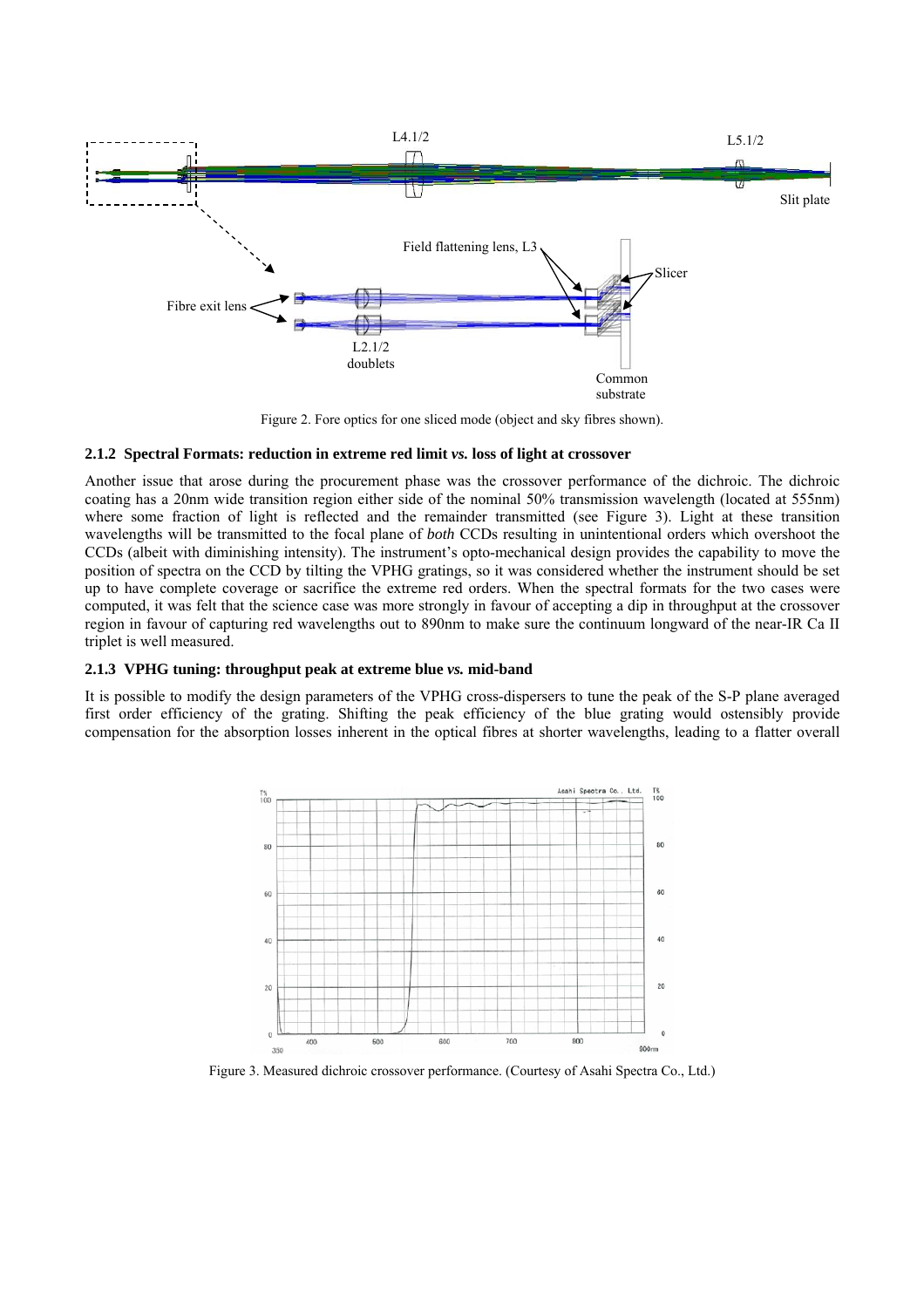instrument throughput efficiency. In practice however, the VPHG first order efficiency predictions (computed using rigorous coupled-wave analysis techniques and accounting for scatter, absorption, losses to higher orders and Fresnel reflections) show that to shift the average s-plane and p-plane efficiency peak to 390nm (10% overall gain at this wavelength), results in a reduction in maximum efficiency from ~91% to ~88% and throughput reduced by approximately 7% between 540nm and 530nm, which is quite a severe penalty. Furthermore it would also require a change to the incidence angle of the grating – an alteration that was not trivial to implement due to the proximity of the VPHGs and cameras. In consultation with the SALT Science Working Group, a decision was therefore made to keep the VPHG optimised to 450nm. The instrument throughput predictions are given in Section 2.4.2.

# **2.2 Fibre Feed and Input Fore Optics**

There are three image-sliced modes plus a further, unsliced, low resolution mode having direct fibre injection. The low resolution mode ( $R \sim 16000$ ) is uniquely capable of operating in a "nod-and-shuffle"<sup>3</sup> manner for improved accuracy in the subtraction of the sky background. The medium and high resolution modes, using 600µm and 350 µm core-diameter fibres, have Bowen/Walraven-type slicers and offer resolutions of  $R \sim 37000$  and  $R \sim 67000$  respectively. The final sliced mode also has 350 µm core-diameter fibres but features additional double scramblers to improve long-term spectral stability and an (optional) iodine cell, and is primarily targeted at radial velocity science. This mode was implemented at  $R \sim 67000$ , because of the importance of adequately sampling the line profiles in order to achieve subresolution element accuracy. (An error of  $0.5 \text{ ms}^{-1}$  corresponds to  $10^{-4}$  of a resolution element.) All four modes are capable of capturing object and sky spectra simultaneously. All the feed optics (with the exception of the iodine cell and fibre double scrambler) have been moved inside the vacuum vessel to take advantage of the immunity from external temperature fluctuations and atmospheric pressure variations.

The fore optics, duplicated for all three of the image sliced modes, are shown for both object and sky fibres in Figure 2. They transform the f/3.8 fibre exit focal ratio to f/25 (as required by the slicers) by way of a doublet and perform field flattening. The image formed within the slicers is then matched to the collimator by two further cemented doublets that are common to all sliced modes. A mask is positioned near the focus point at the slit plate that allows light from only the selected resolution mode to pass through. A fast shutter interrupting all beams is also included at this location. The total length of the fore optics from fibre surface to slit plate is 803.1 mm. The low resolution mode fibres are unsliced and are fed into the spectrograph via a pair of fold mirrors located in front of the slit plate to avoid vignetting caused by the fibre exit lenses.

### **2.2.1 Optical Fibre Performance Testing**

As the instrument is fibre fed, work is ongoing to quantify the effect of focal ratio degradation (FRD) including a simulation of the effect of SALT's variable pupil illumination. The main consequence of FRD is overfilling of the collimator and hence loss in throughput. The test set-up was adapted from Schmoll<sup>4</sup>; the light feeding the fibre under test was collimated, filtered (to give a defined spectral passband), passed through a variable aperture stop (which controls the effective input focal ratio of the fibre) and finally focussed on the fibre end. A pentaprism was temporarily inserted into the collimated beam to assist in aligning the system. The output end of the fibre was immersion coupled to the CCD window.

Results were obtained for two fibre samples (Polymicro FBP400 and FBP600), the closest available to the 350 µm custom drawn and 500µm core fibre that will be used in SALT HRS. Each fibre was tested with input focal ratios from  $f/2.8$  (the maximum size the lenses would allow for),  $f/3.85$  (corresponding exactly to the SALT HRS feed),  $f/5$  and  $f/8$ with wavelengths ranging from 440nm to 830nm. In the case of the 400µm core diameter fibre we have found in excess of 95.7% throughput. Throughput did not change significantly between f/2.8 and f/5 although a more significant drop in performance was seen with this fibre at f/8. Throughput was also fairly constant between 830nm to 532nm, but the 440nm measurements showed a ~4% drop. A hexagonal shaped mask was also used to interrupt a 532nm input beam to simulate the effect of the SALT moving pupil. It was found that the profile of the input beam imparts a measurable effect on the FRD only where the beam occlusion is extreme. At the spectrograph's f/3.85 input, the FRD response is broadly flat until the pupil is reduced to  $\sim16\%$  of maximum. In operation, the SALT collecting area typically only varies between  $38m^2$  -  $55m^2$  so any effect should be minor.

### **2.3 Calibrations and Ancillary Equipment**

The principal method of generating the calibration frames for data reduction will be to feed the spectrograph from the telescope's own calibration light source. A module within the telescope's spherical aberration corrector (SAC) provides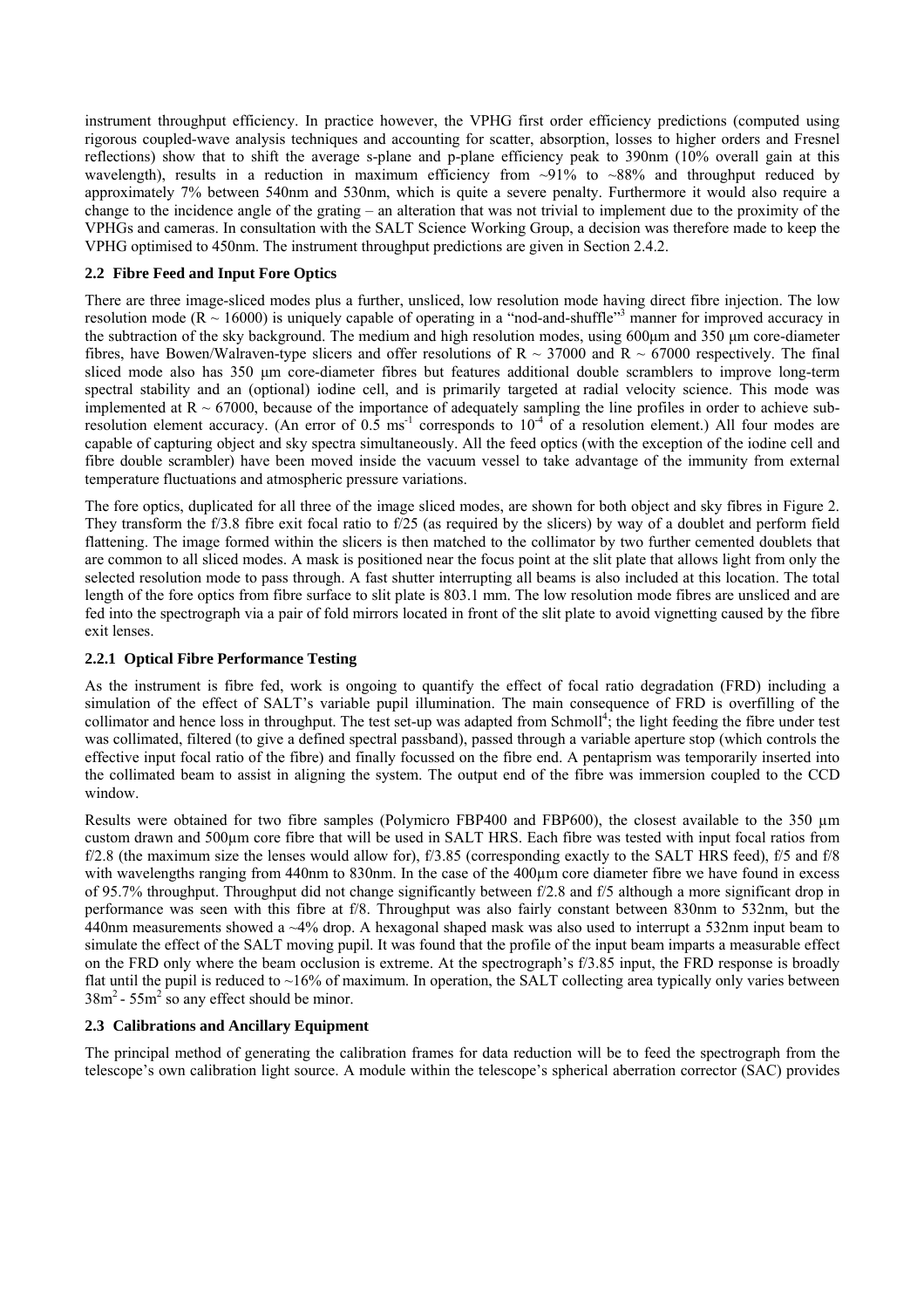uniform focal plane illumination by thorium-argon and smooth-spectrum sources. This module duplicates the far-field illumination pattern for arbitrary telescope exposure tracks. Where the nod and shuffle mode is to be used during the night's observations, separate calibration frames will need to be taken with the charge being shuffled on the CCD.

For monitoring the long term instrument drift (specifically, PSF stability and throughput stability) SALT HRS will be equipped with an additional 100µm fibre input fed from the same lamp as the simultaneous ThAr injection. The small core size of this fibre implies that the filling efficiency will be low, however the resulting long exposures are not a major inconvenience as these checks will be mainly scheduled during the daytime where  $\sim$ 20 s exposures are deemed acceptable.

An exposure meter has been designed to make use of the light incident on the 16mm gap between the two replicated gratings that would otherwise be lost. Light is focused onto an optical fibre light guide by a strip mirror and guided onto the active area of a Hamamatsu H7421-50 photomultiplier tube (which has a QE of 12% at 800nm) and is located outside the instrument's vacuum chamber. A photomultiplier tube was chosen because the currently available avalanche photodiode type detectors cannot deliver the low dark counts required in combination with the (relatively) large collecting area necessary when feeding them via a fibre light guide. The low efficiency of the system is justified because the Doppler velocity calculations which require the flux-weighted exposure mid-point (that the exposure meter data provides) are normally only done on bright stars.

#### **2.4 Expected Performance**

#### **2.4.1 Image Quality**

The design of the input optics, the aforementioned design trade-offs and the re-optimisation of the cameras with known glass melt data have all been made with the goal of not degrading the image quality from the original spectrograph design. Spot diagrams showing image quality at the middle and ends of three example orders are shown in Figure 4. Best



shown for the middle and ends of orders. Wavelengths and order numbers are noted. Each box is three pixels  $(45 \mu m)$ square.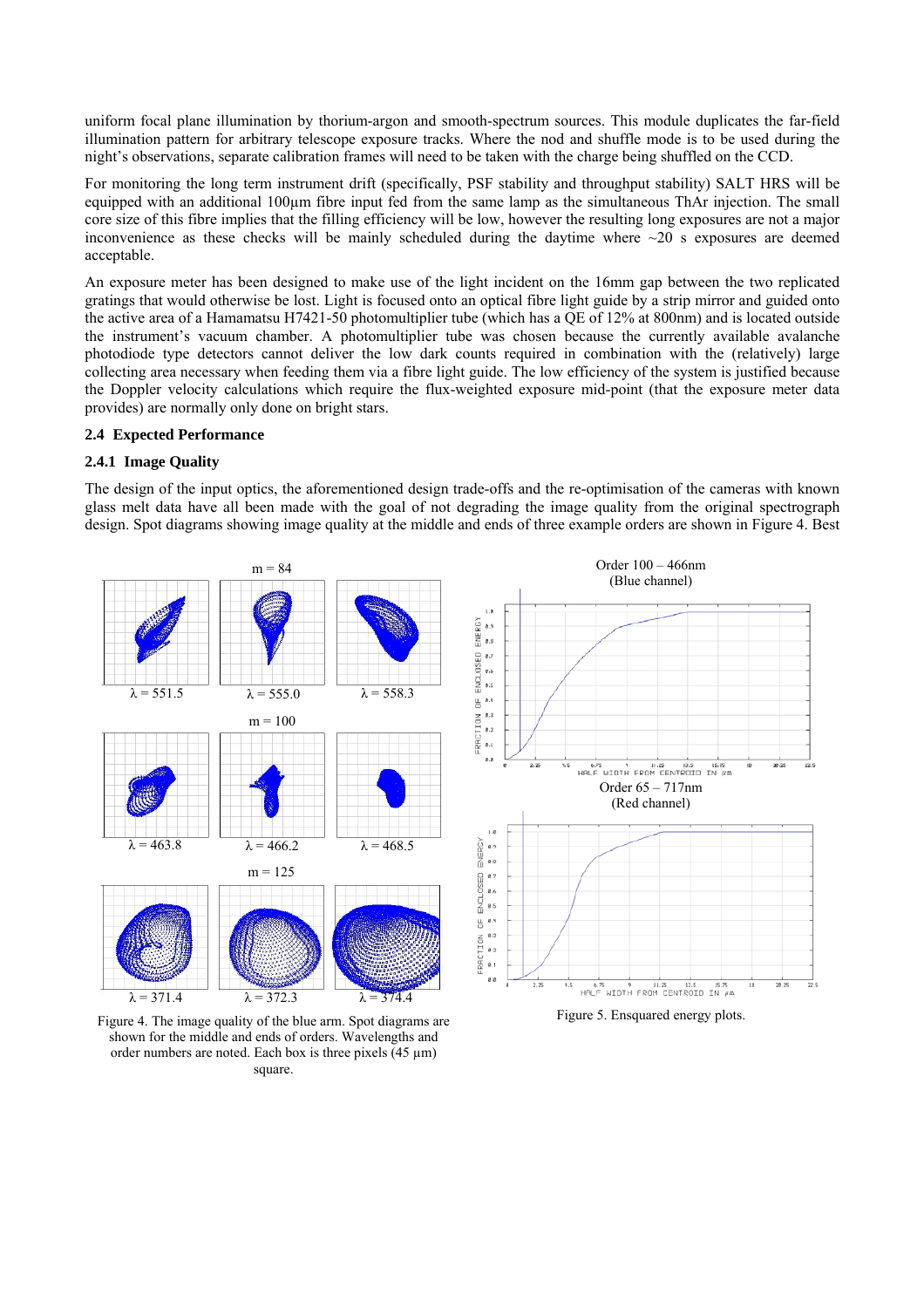

Figure 6. Comparison of throughput between spectrograph modes.

Figure 7. Throughput efficiency contributions by component.

case plots of the ensquared energies re-computed with the latest optical models, are shown for the central wavelength and central order (hence chip and field centre) in Figure 5. For the blue channel example shown, 95% of the ensquared energy is within a 25µm box. At these wavelengths 80% of the energy is within one 15µm pixel. In the red arm example shown more than 95% of the encircled energy within a box  $25\mu$ m square up to 800nm. By order 53 (871nm) performance is degraded such that only 55% of the encircled energy within a box 25µm square.

#### **2.4.2 Throughput**

The manufacturing specifications for most of the optical elements have now been agreed upon and this has allowed a much more detailed throughput calculation to be done based on the specified materials and coatings to be used. The predicted efficiencies of the low, medium and high resolution spectrograph modes are plotted in Figure 6 and the component contributions for the high resolution mode are shown in Figure 7. The model will be refined again when the witness samples of optical coatings used on the mirrors and the AR coatings on the transmissive elements are measured. The VPHG efficiency peaks give rise to the characteristic bell shape of the curves for the red and blue channels and are responsible for the dip in throughput performance towards the crossover. The low resolution mode has the highest throughput, as expected. The sliced modes include losses due to the input optics train and geometrical losses at the slit. The higher QE of the red CCD gives the better throughput in the red channel. In all modes the extreme blue performance is limited by the attenuation of the optical fibres. Iodine cell and double scrambler losses in the high stability mode are likely to be considerable but are not yet quantified and so do not arrear in the figures.

### **3. IMPLEMENTATION**

#### **3.1 Manufacturing**

At the time of writing in May 2010, manufacture of the instrument is well underway. The stainless steel vacuum tank has now been commissioned and is ready to accept the optical components. The manufacture of the optical supports has commenced. The optical mounts for the large reflective optics, including the échelle grating, take advantage of the prior art which has proven reliable in earlier spectrographs, most notably  $UVES<sup>5</sup>$ ,  $FEROS<sup>6</sup>$  and  $PEPSI<sup>7</sup>$ , examples are given in Figure 8.

#### **3.1.1 Échelle**

The échelle grating is a mosaic replica that has been fabricated by Richardson Gratings. The grating has been optically tested and the results are summarized in Table 1. Efficiencies given in the table were measured using a spectrograph equipped with a movable camera, positioned to intercept the diffracted light at 130<sup>th</sup>, 117<sup>th</sup>, 85<sup>th</sup> and 52<sup>nd</sup> orders which correspond to the wavelengths listed. The values given in the table are the un-polarised (average S&P plane) efficiencies. The efficiency uniformity was also verified using an alternative setup. Interferometric measurements of surface figure were also taken in the form of three overlapping sub-aperture surface figure maps (each covering 150 x 600mm). When processed to remove the effect of piston, tilt and curvature, each sub aperture surface error is better than 0.3 waves. The Lyman ghosts remain essentially the same as the master grating from which the échelle was replicated.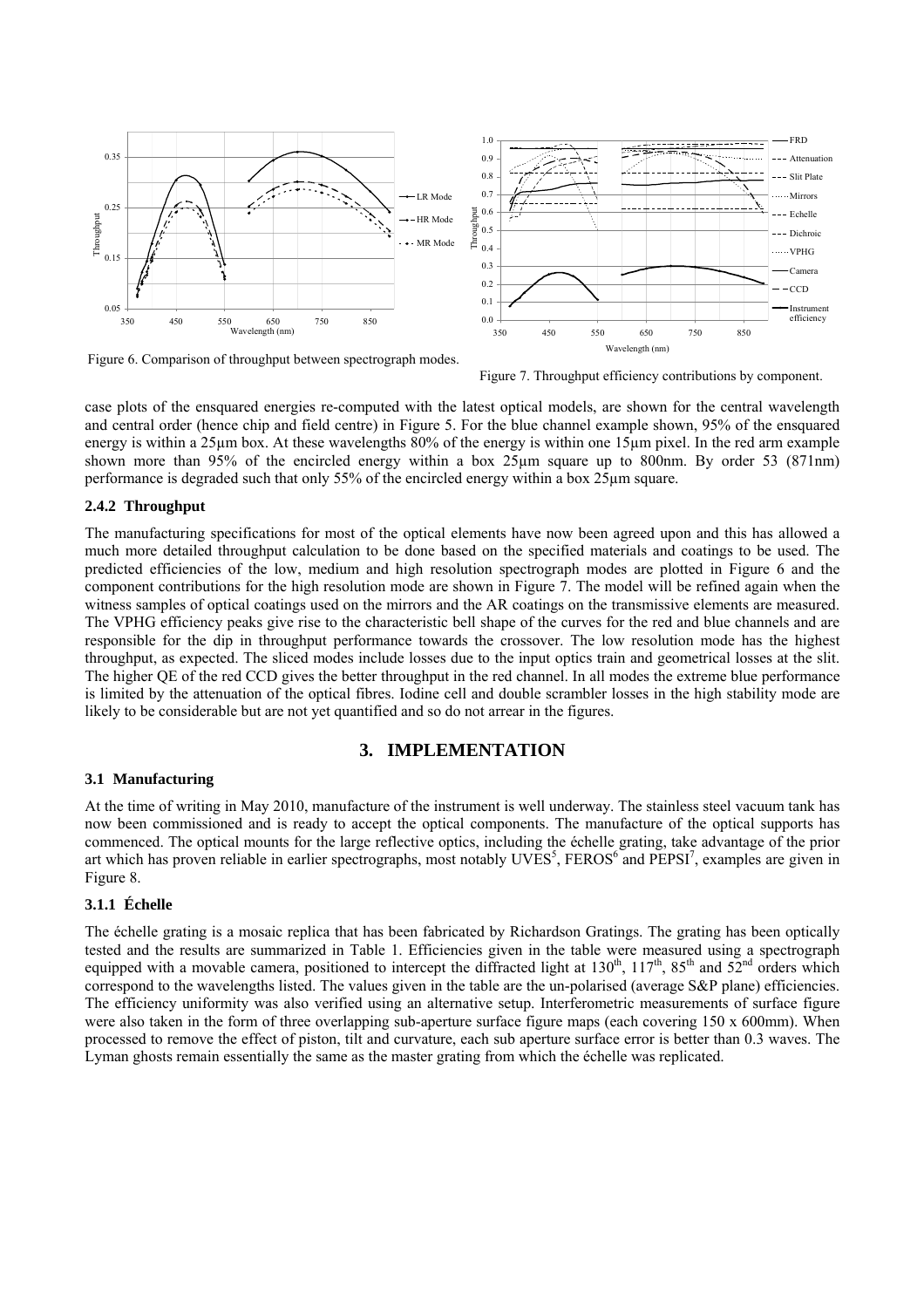# **3.2 Detectors**

The e2v CCD 44-82 blue detector has now been integrated with the detector read out electronics by Astronomical Research Cameras, Inc., fully tested and characterised. The 2048 x 4096 chip (with 15µm pixels) has two readout registers and was tested in dual readout configuration. Table 2 summarizes the gain, readout noise and full well performance of the detector system at three readout speeds, 100kHz, 400kHz and 1MHz. The 400 kHz mode is likely to be the most commonly employed in HRS; reading out a full frame in approximately 40s. The 1MHz mode is a slight compromise between keeping readout noise within acceptable levels whilst maintaining full well performance, which is limited by the analogue to digital convertor (ADC). The CCD can also be used with pre-binning which, in addition to speeding up readout, increases full well capacity to approximately 220ke. In this regime the readout noise is high and is dominated by the ADC as considerably lower gain settings must be used to bring the CCD full well within the range of the ADC. Dark current has been measured at 2.15e/pixel/hour at -110°C. The serial CTE was measured empirically to be 99.99897% at this temperature. It is not recommended that the CCD be operated at temperatures lower than this due to the deterioration in CTE.

The red CCD is a 4096 x 4112 e2v 231-84, again with 15<sup>um</sup> pixels, and is currently under test. This chip is made from deep depletion silicon and has the Extra Red Plus fringe suppression option. The fringe suppression process attenuates the internal interference fringes seen at long wavelengths (>800nm) on thinned, backside illuminated CCDs as described by Jorden *et al*<sup>8</sup>.

### **3.3 Enclosure**

The optical layout of SALT HRS implies a physical size of approximately 4m x 1.3m. The instrument itself will be located in the spectrograph room below the SALT telescope and the optical fibres will be routed in a conduit from the telescope prime focus approximately 30m above. The whole spectrograph will be housed inside a vacuum tank (see Figure 9) in a temperature controlled environment for maximum stability. To attain temperature stability approaching 1mK on the optical bench, a two-stage temperature control scheme has been devised. An outer enclosure regulated by a close-control air conditioning unit operating at 20˚C provides immunity from seasonal variation and daily temperature

| <b>Parameter</b>    | <b>Measurement</b>                                                              |  |  |
|---------------------|---------------------------------------------------------------------------------|--|--|
| Spectral resolution | 736, 000 at 632.8nm                                                             |  |  |
| Spatial resolution  | $\sim 0.3$ arc sec                                                              |  |  |
| Ghost intensity     | $<$ 4.0 x 10 <sup>-5</sup> (relative to parent)                                 |  |  |
| Blaze angle         | $76.2^\circ$                                                                    |  |  |
| Efficiency          | $>67\%$ at 360nm<br>$> 65\%$ at 400nm<br>$>63\%$ at 550nm<br>$>62\%$ near 900nm |  |  |

Table 1 Summary of Measured Échelle Characteristics

|                               | Left channel                          |                                   | <b>Right channel</b>         |                                           |                                    |                |
|-------------------------------|---------------------------------------|-----------------------------------|------------------------------|-------------------------------------------|------------------------------------|----------------|
| <b>Readout speed</b><br>(kHz) | <b>Readout noise</b><br>$(e^{\cdot})$ | <b>Conversion</b><br>Gain (e/ADU) | Full well (ke <sup>-</sup> ) | <b>Readout noise</b><br>(e <sub>1</sub> ) | <b>Conversion</b><br>Gain (e'/ADU) | Full well (ke) |
| 100                           | 3.804                                 | 2.686                             | $\sim$ 160                   | 3.627                                     | 2.778                              | $\sim$ 160     |
| 400                           | 4.129                                 | 2.453                             | $\sim$ 150                   | 4.291                                     | 2.506                              | $\sim$ 150     |
| 1000                          | 5.786                                 | 1.829                             | $\sim$ 110                   | 5.860                                     | 1.858                              | $\sim$ 110     |

Table 2 Summary of Blue CCD Performance Characterisation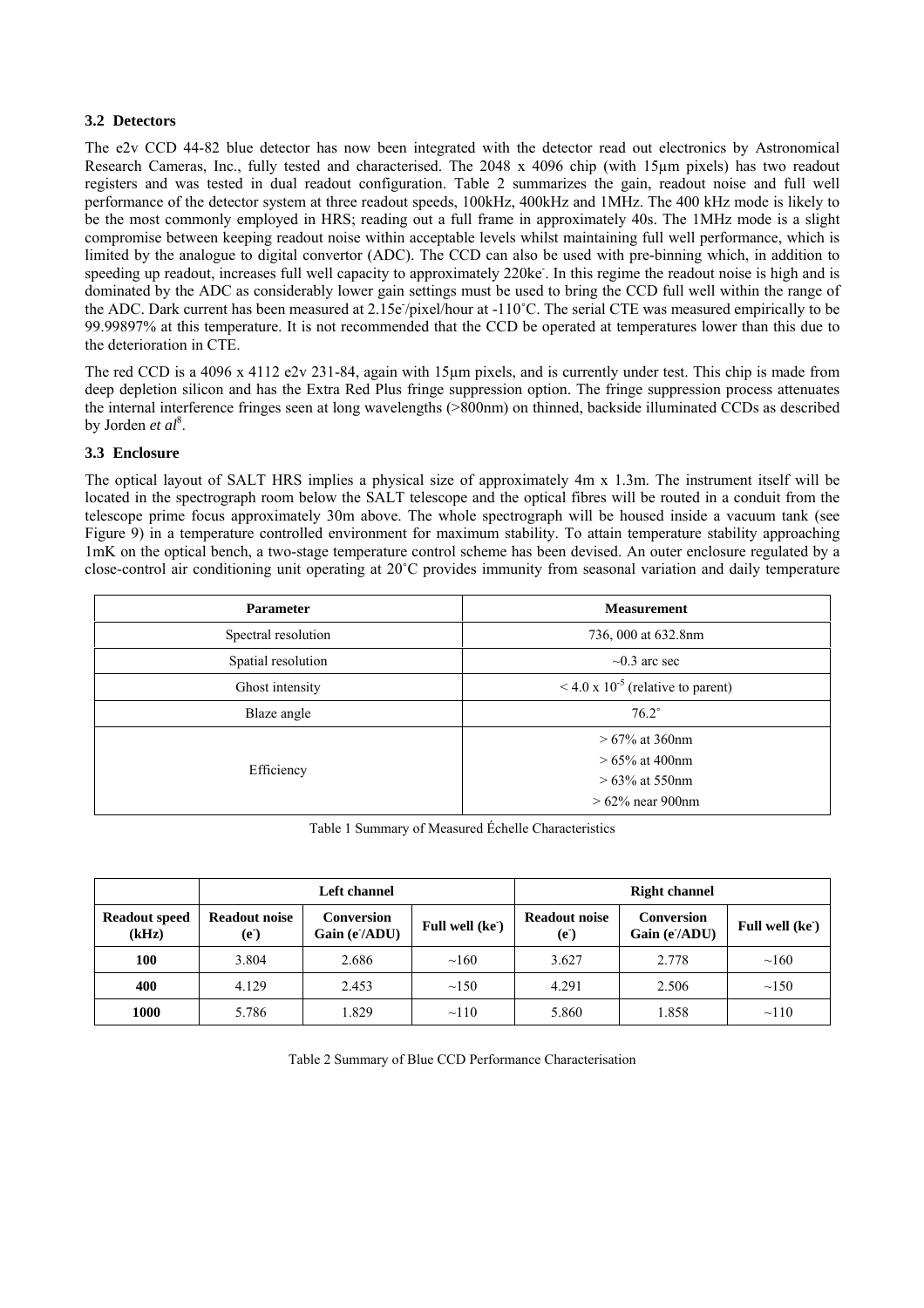

Figure 8. Examples of optics mounts: Pupil mirror (left) and dichroic (right).



Figure 9. SALT HRS Vacuum Tank, 4 m long and 1.3 m in diameter. The rails upon which it sits allow the tank sections to be separated.

cycles. The instrument is further insulated by an isolation box inside which the vacuum vessel will be regulated to a slightly elevated temperature of 22˚C by a closed loop temperature controller, with heating being applied via heater pads or heating wire in direct contact with the vessel itself.

### **3.4 Hardware Control and Image Acquisition Software**

All of the SALT HRS software will be LabView-based. The system will be distributed over several PCs with interprocess communication provided by standard middleware. The software is implemented as a series of layers. The control layer contains the application(s) that provide the user interface. The sequencer layer is the core of the control system. It interprets commands from the user interface and sequences them to the hardware via the server layer. The server layer is closely bound to the hardware with applications that run on the PC that contains the relevant control cards and their driver software. The server layer software will be highly abstracted from the sequencer layer software for ease of maintenance and to enable any future upgrades to be accomplished with minimal effort.

# **4. EXEMPLAR SCIENCE**

The SALT HRS science case was developed through community consultation when the instrument was undergoing its early design phases. A number of scientific applications were identified which informed later design stages. Four (non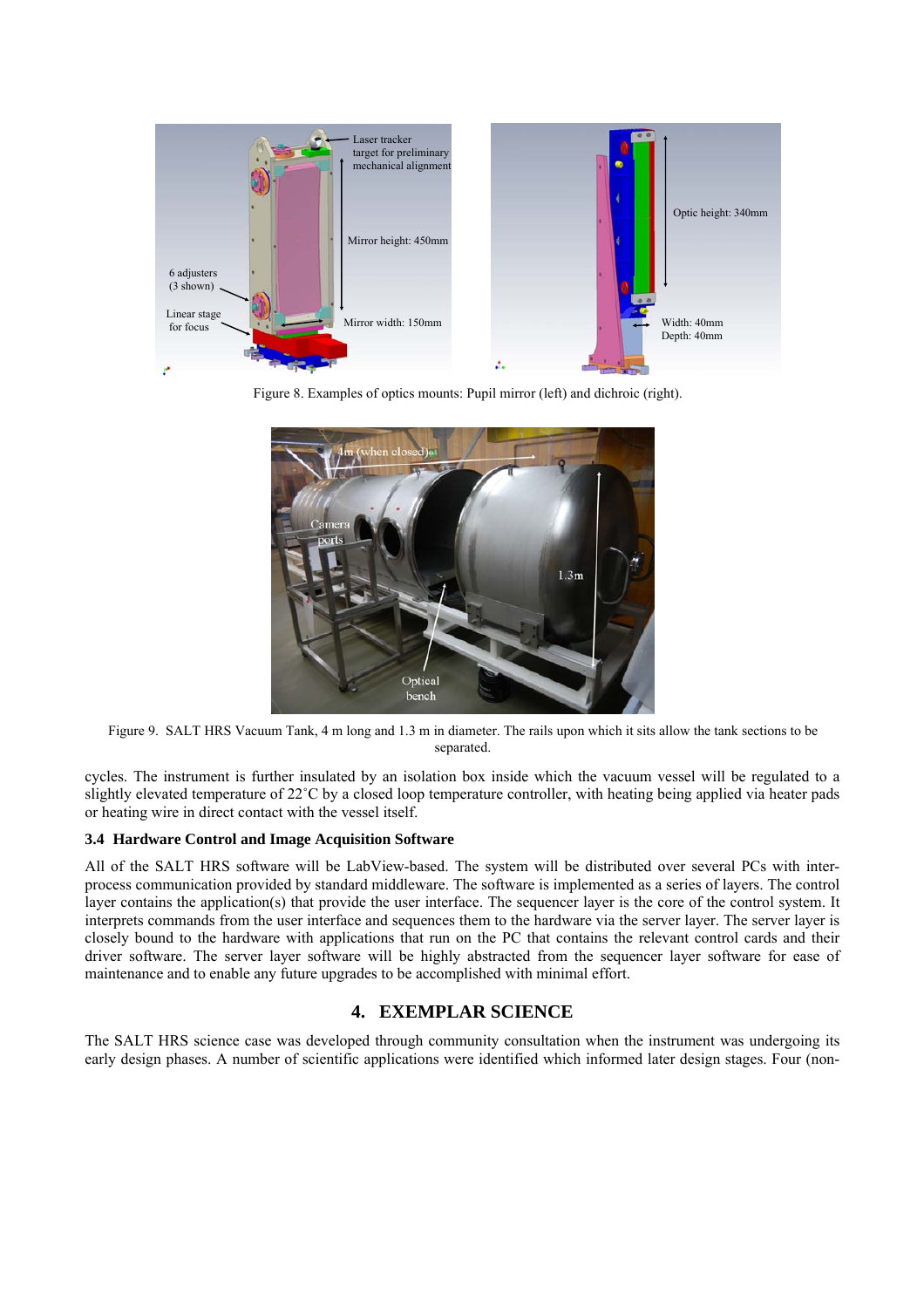exhaustive) categories of science and the constraints they place on the design and operation of the spectrograph are set out below.

## **4.1 Stellar radial velocity measurements**

While errors as large as several km s<sup>-1</sup> (or even larger) are often tolerable for radial velocity measurements of kinematically "hot" stellar populations or high-amplitude spectroscopic binary stars, studies of kinematically "cooler" populations or lower amplitude binaries have routinely achieved  $~1~{\rm km~s}^{-1}$  accuracy. Many stellar studies could have benefitted from better than 1 km s<sup>-1</sup> accuracy in order to detect binaries with low inclination or long orbital periods, for which  $dv_{rad}/dt$  is very low; 1 km s<sup>-1</sup> is more a reflection of what was relatively readily achievable at échelle resolutions without high stability instruments or iodine cells. However, precision radial velocities measured using high stability spectrographs, in some cases with iodine cells, are approaching  $0.5 \text{ m s}^{-1}$  accuracy in the search for ever-lower mass planets around other stars. The SALT HRS vacuum enclosure (Sect. 3.3) avoids variations in the refractive index of air with pressure or temperature, which is one of the major limitations on accuracy at the sub-km s<sup>-1</sup> level. The fibre-fed HARPS<sup>9</sup>, an evacuated spectrograph on the ESO 3.6 m telescope, regularly attains 1 m s<sup>-1</sup> accuracy (at R = 115000) without an iodine cell. SALT HRS will have to achieve comparable precision to be competitive in planet detection. SALT HRS will also provide data for kinematic and dynamical studies of faint stellar populations in the Galaxy (e.g. in the outer halo where accreted substructures are expected to be best preserved) and some Local Group targets.

### **4.2 Stellar atmosphere analysis**

Stellar atmosphere analyses cover a wide range of scientific goals associated with the photospheres, chromospheres and coronae of stars at different stages of stellar evolution. Their scientific interest arises from the different stellar populations to which they belong, or because they exhibit a range of evolutionary phenomena as late-type active stars, pulsating stars, stars with winds, and interacting binaries. Such studies often require high resolution data of widely separated spectral features, a task for which cross-dispersed échelle spectrographs like SALT HRS are designed. Simultaneity at widely separated wavelengths is not only more efficient of observing time but can be crucial in the case of variable phenomena related to outbursts or orbital phase, and precludes the use of conventional spectrographs. This partially drove the requirement for blueward coverage (Figure 6) extending to the important chromospheric diagnostics of the Ca II 393 and 396 nm lines, as well as Balmer series lines. Doppler tomography and eclipse mapping are two examples of the unique outputs achievable from observations of this nature.

### **4.3 Chemical compositions of stars**

Spectra used for detailed abundance analyses of individual stars are obtained at high S/N (30-200) and are usually photon-noise limited. For a given number of photons per nanometer, abundance studies generally benefit more from high spectral resolution than from high S/N in the continuum. This partially drove the requirement for the high resolvingpower mode having  $R \sim 67000$ . High resolving powers are also essential for interpreting blended spectral features, and for elements which present only a few spectral lines, it may be unavoidable to work with partially blended features. Examples include the lines of minor-fraction isotopes  $(e, g, \mathbf{e}_L)$  and important trace species  $(e, g)$ . the neutron-capture elements, especially the radioactive nuclides Th and U). Regrettably, higher resolving powers usually require a reduction in throughput (Sect. 2.4.2), and hence the number of delivered photons per nanometre is not fixed. Not all stellar atmosphere analysis work requires or benefits from the highest resolutions; in particular work involving intrinsically broad lines such as those in rotating O and B stars. Chemical composition studies contribute to fields including the study of the stellar populations and chemical evolution of the Galaxy and nearby Local Group members (of which the SMC and LMC will be important SALT HRS targets). The Galactic population studies RAVE<sup>10</sup> (underway on the UK Schmidt telescope) and Gaia (data release after 2015) are based around the Ca IR triplet at 870 nm, as are many other population studies involving late-type giants. It is important to cover this region with SALT HRS since it is well characterised and has shown its value in other studies as one of the few red spectral regions with high data content for population studies. This partially drove the requirement for the red cutoff of SALT HRS (Figure 6).

### **4.4 Interstellar and intergalactic absorption**

The low temperature of interstellar gas seen in absorption against background sources (stars and quasars) means that resolving powers of up to one million can be valuable. Clearly SALT HRS will not compete with work having those requirements. Nevertheless, it will be one of the largest telescopes capable of simultaneously recording widely separated absorption lines and diffuse interstellar bands at resolving power of  $R \sim 67000$ , and hence should make an important contribution to the study of Galactic, Local Group and high-redshift absorbers, particularly for faint sources which have